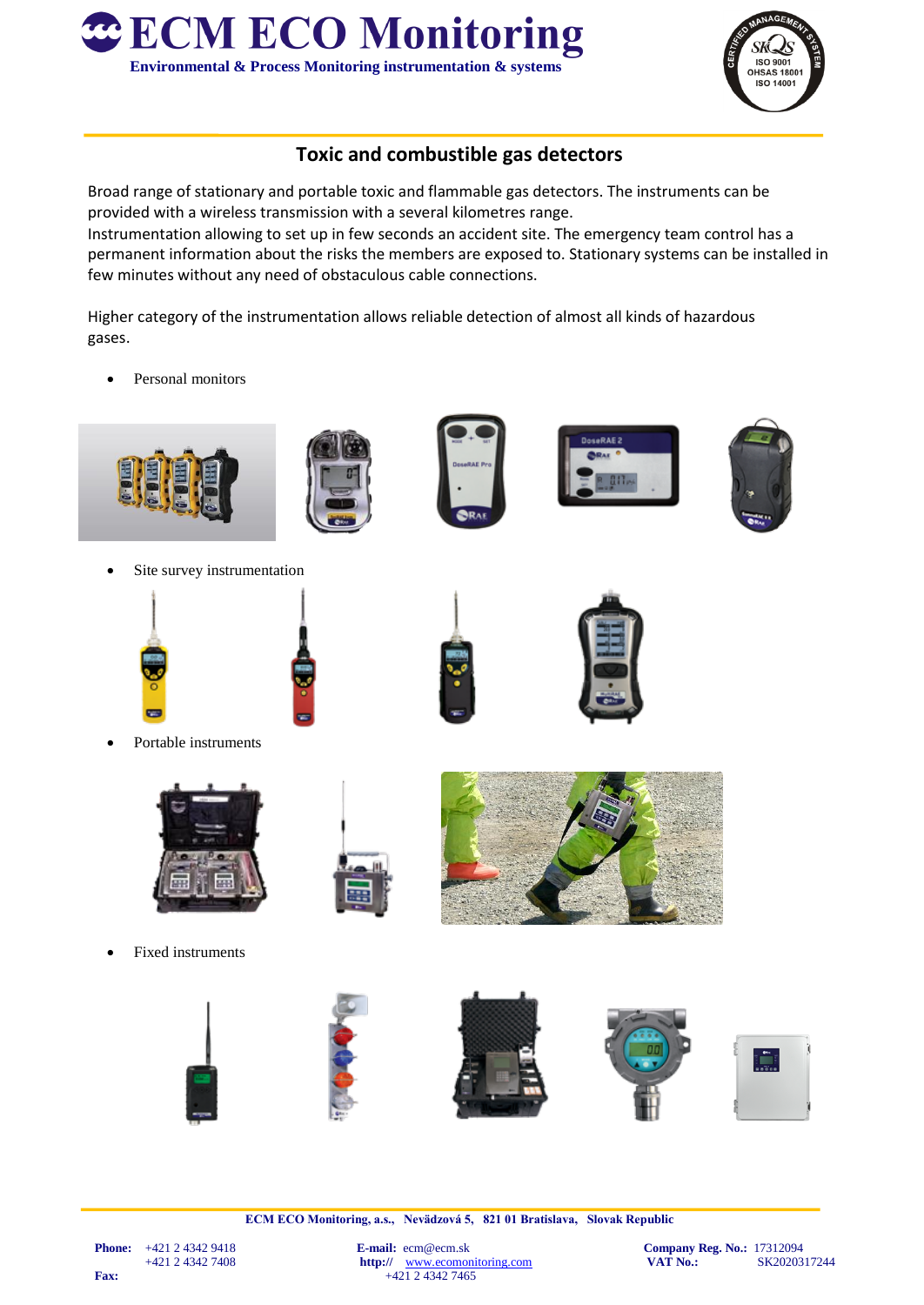



Wireless infrastructure









• Software







**ECM ECO Monitoring, a.s., Nevädzová 5, 821 01 Bratislava, Slovak Republic**

http:// [www.ecomonitoring.com](http://www.ecomonitoring.com/) **Fax:**  $+42\overline{)243427465}$